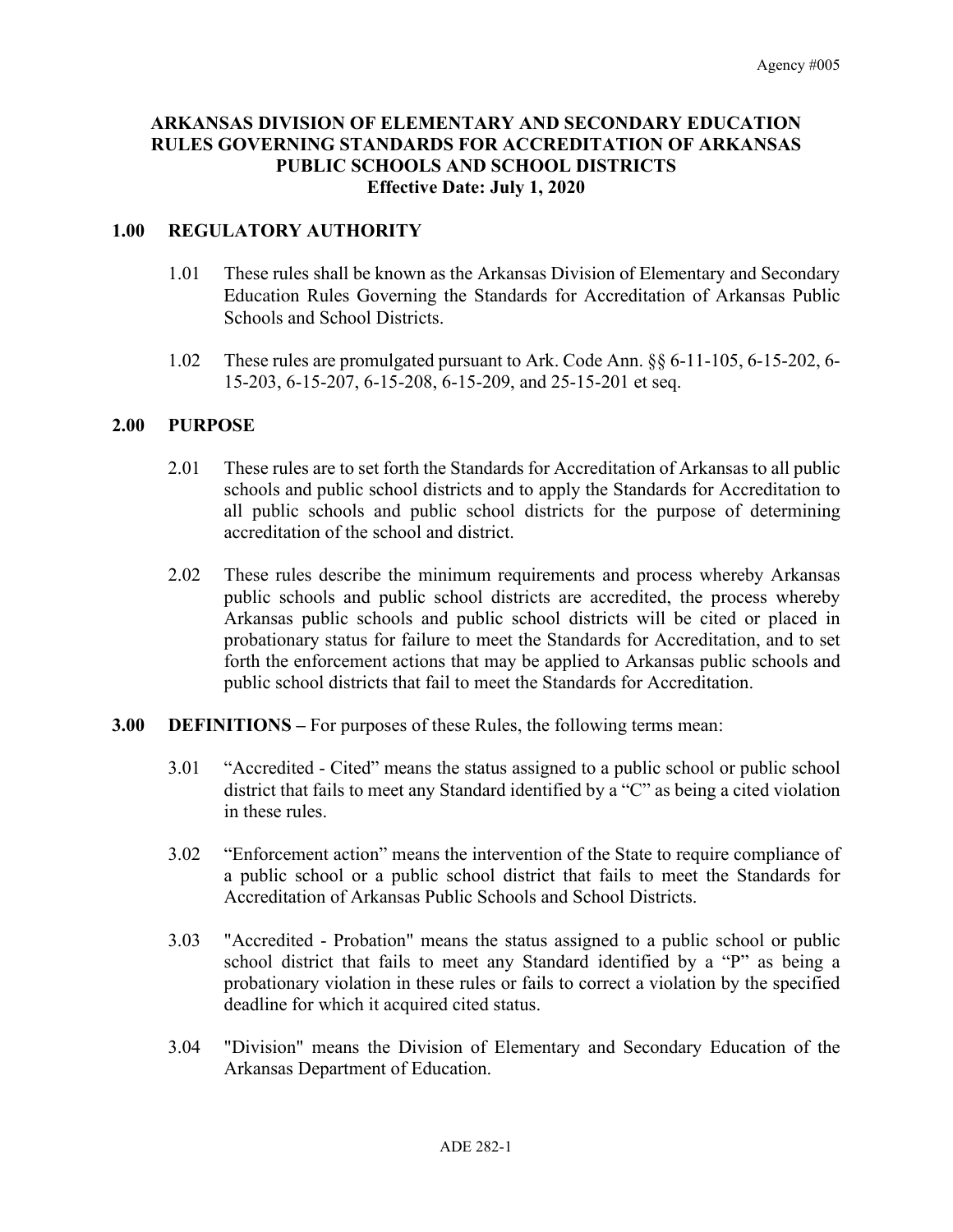- 3.05 "Public school" means:
	- 3.05.1 A school operated by a public school district; or
	- 3.05.2 An open-enrollment public charter school, as defined in Ark. Code Ann. § 6-23-103.
- 3.06 "Public school district" means:
	- 3.06.1 A geographic area that qualifies as a taxing unit for purposes of ad valorem property taxes under Ark. Code Ann. § 26-1-101 et seq. and Arkansas Constitution, Article 14, § 3, and is either:
		- 3.06.1.1 Governed by an elected board of directors; or
		- 3.06.1.2 Under the administrative control of the State Board or the Commissioner of Education in place of an elected board of directors; or
	- 3.06.2 An open-enrollment public charter school, as defined in Ark. Code Ann. § 6-23-103.
- 3.07 "Standards for Accreditation" means the series of requirements that specify what a public school or public school district shall meet in order to be fully accredited by the Arkansas Division of Elementary and Secondary Education.
- 3.08 "Written curriculum" includes identified sequences of student learning expectations, pacing, materials and resources used to teach the Arkansas Academic Standards and processes for evaluating mastery of the standards at particular points in time throughout the K–12 educational program.

## **4.00 BI-ANNUAL REVIEW AND APPROVAL OF THE STANDARDS FOR ACCREDITATION**

The Division is responsible for the development of the Standards for Accreditation and shall review these standards every two years to ensure alignment with the laws of the State of Arkansas and the rules of Division.

The review process shall include:

- 4.01 Public notice of the intent to review the Standards. Public notice may include notice of intent provided at a State Board meeting, on the Division website, by Commissioner's Memo, or Division social media;
- 4.02 Organization of a committee consisting of Arkansas educators, administrators, and other stakeholders to review and provide feedback to Division staff regarding the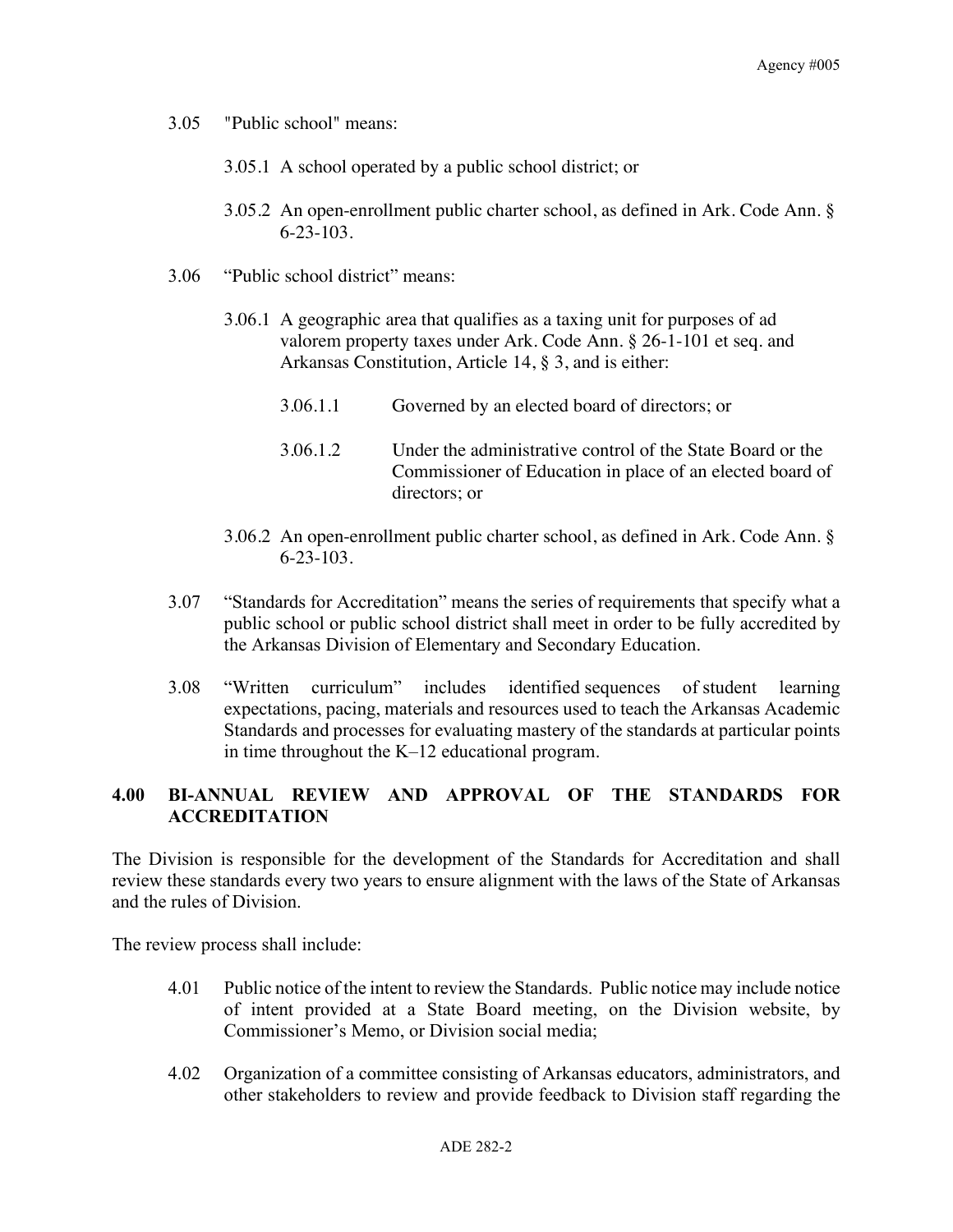Standards for Accreditation, particularly the Standards found to have the most violations or in conflict with state law or rules;

- 4.03 Revision, as needed, of the Standards for Accreditation by Division staff;
- 4.04 Submission of the revised Standards for Accreditation for review by the State Board of Education and consideration for release for public comment;
- 4.05 Submission to the Senate and House Education Committees for review and feedback to the State Board of Education; and
- 4.06 Review of the Senate and House Education Committee feedback and make necessary revisions.
- 4.07 Submit Standards for Accreditation to the Board for approval.

## **5.00 CITED STATUS**

- 5.01 A public school district shall be assigned Accredited Cited status when it is deemed to have failed to meet any standard defined with a district cited status ("*D/C*") in the Standards for Accreditation.
- 5.02 A public school shall be assigned Accredited Cited status when it is deemed to have failed to meet any standard defined with a school cited status ("*S/C*") in the Standards for Accreditation.
- 5.03 No public school or public school district shall maintain Accredited Cited status for violation of any particular standard for a time period greater than two (2) consecutive school years including the year the Accredited – Cited status is assigned, unless provided otherwise in these rules.
- 5.04 Any public school or public school district that fails to remedy itself from Accredited – Cited status for violation of a particular standard after two (2) consecutive school years shall be assigned Accredited – Probation status.

### **6.00 PROBATIONARY STATUS**

- 6.01 A public school district shall be assigned Accredited Probation status when it is deemed to have failed to meet any standard defined with a district probationary status ("*D/P*") in the Standards for Accreditation or was in Accredited – Cited status for the same violation the previous two (2) consecutive school years.
- 6.02 A public school shall be assigned Accredited Probation status when it is deemed to have failed to meet any standard defined with a school probationary status ("*S/P*") in the Standards for Accreditation or was in Accredited – Cited status for the same violation the previous two (2) consecutive school years.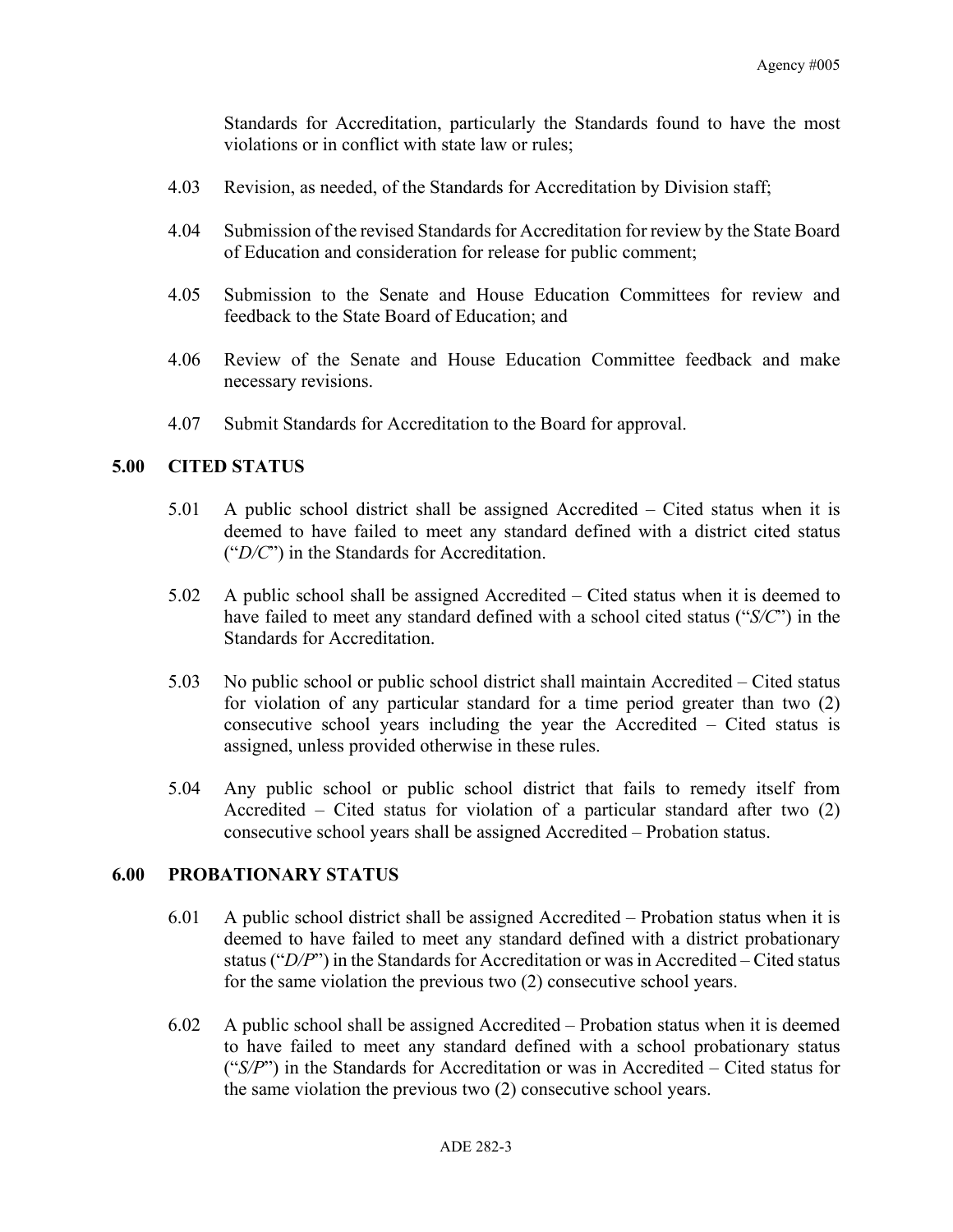- 6.03 No public school or public school district shall maintain Accredited Probation status for violation of any standard for more than two (2) consecutive school years including the year the Accredited – Probation status is assigned.
- 6.04 Any public school or public school district that fails to remedy itself from Accredited – Probation status after the two (2) consecutive school years will be subject to mandates of Ark. Code Ann. § 6-15-207 and Section 9.00 of these Rules.

### **7.00 ACCREDITATION OF PUBLIC SCHOOLS AND PUBLIC SCHOOL DISTRICTS**

- 7.01 A public school or public school district shall be accredited based on compliance with the Standards for Accreditation and shall be identified as Accredited.
- 7.02 A material and substantial failure to comply with any state or federal law, rule, or regulation that interferes with a public school or public school district's obligation to provide a general, suitable and efficient education may result in a recommendation of Accredited – Cited or Accredited – Probation status.
- 7.03 Any person who knowingly submits or falsifies information requested or required by the Division may be subject to licensure action pursuant to Ark. Code Ann. § 6- 17-410 and other relevant state and federal law.

## 7.04 ACCREDITATION PROCESS

- 7.04.1 The Division shall annually review all public school and public school district accreditation reports.
- 7.04.2 The Division shall:
	- 7.04.2.1 Investigate any suspected deficiencies in meeting the Standards for Accreditation.
	- 7.04.2.2 Investigate all written complaints alleging violations of the Standards for Accreditation received by the Division.
	- 7.04.2.3 Conduct additional review of public schools and public school districts identified as being at risk of failing to meet the Standards for Accreditation.
	- 7.04.2.4 Conduct an on-site review of public schools and public school districts whenever the Division or State Board of Education deems necessary.
- 7.04.3 At any time, a public school or public school district which does not meet the Standards for Accreditation, as determined by the Division, shall be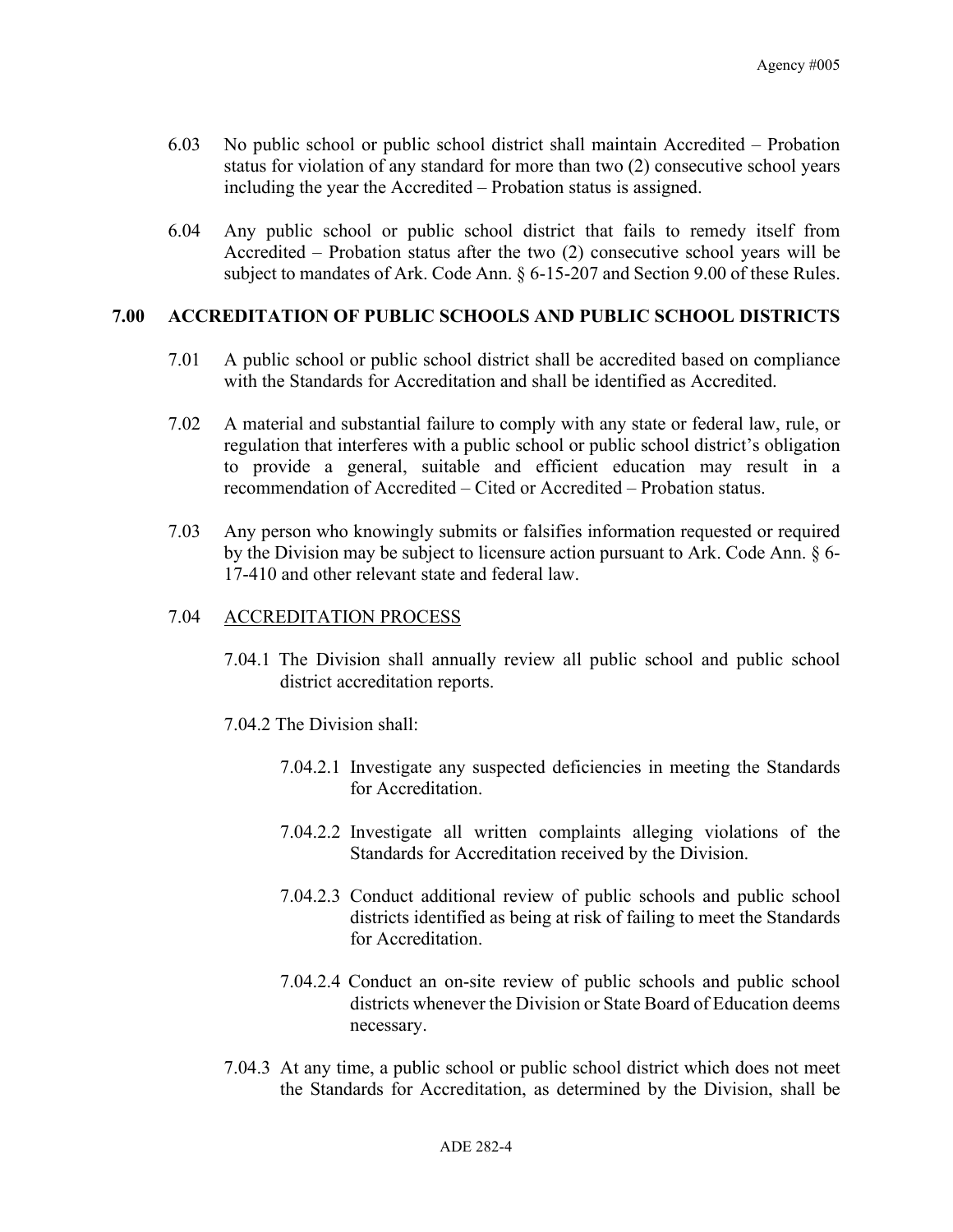notified in writing of the deficiency and the timeline for correction. Any deficiency unresolved shall be reported to the State Board of Education for consideration of action.

- 7.04.4 At any time but no later than May 1, the Division shall notify the public school district superintendent of the public schools or public school districts recommended accreditation status.
- 7.04.5 The State Board of Education will review the recommendation from the Division and make the final determination of accreditation status for the identified public schools or public school districts as outlined in Section 8.0 of these rules.
- 7.04.6 Public schools and public school districts classified as Accredited Probation for more than two (2) consecutive school years shall be subject to enforcement actions pursuant to Ark. Code Ann. § 6-15-207 and Section 9.00 of these Rules.

## **8.00 SPECIFIC TIME FRAME FOR CITATIONS OR PROBATIONS**

- 8.01 A public school or public school district may be placed in Accredited Cited or Accredited – Probation status at any time if any violation of the Standards for Accreditation has not been corrected or the appropriate documentation detailing the public school or public school district's plan, including necessary timelines, to correct the deficiency is not received by the Division within fifteen calendar (15) days of notification of the violation.
- 8.02 The Division will review the submitted documentation and respond in writing with the length of time that will be allowed for correction of the deficiency.
- 8.03 The recommended accreditation status will be submitted to the State Board of Education for final approval.
- 8.04 After approval by the State Board of Education, the public school or public school district will be identified as Accredited, Accredited - Cited, or Accredited - Probation. An identification as Accredited - Cited or Accredited - Probation shall be considered the first year of identification. The identification will remain in place for the following school year which shall be considered the second year of identification.

#### **9.00 ENFORCEMENT OF STANDARDS FOR ACCREDITATION**

9.01 The State Board of Education may, on its own motion or upon petition from the Division, take any number of the following actions, listed in Section 9.03, to address a public school or public school district which has failed to meet the Standards for Accreditation at any time after a public school or public school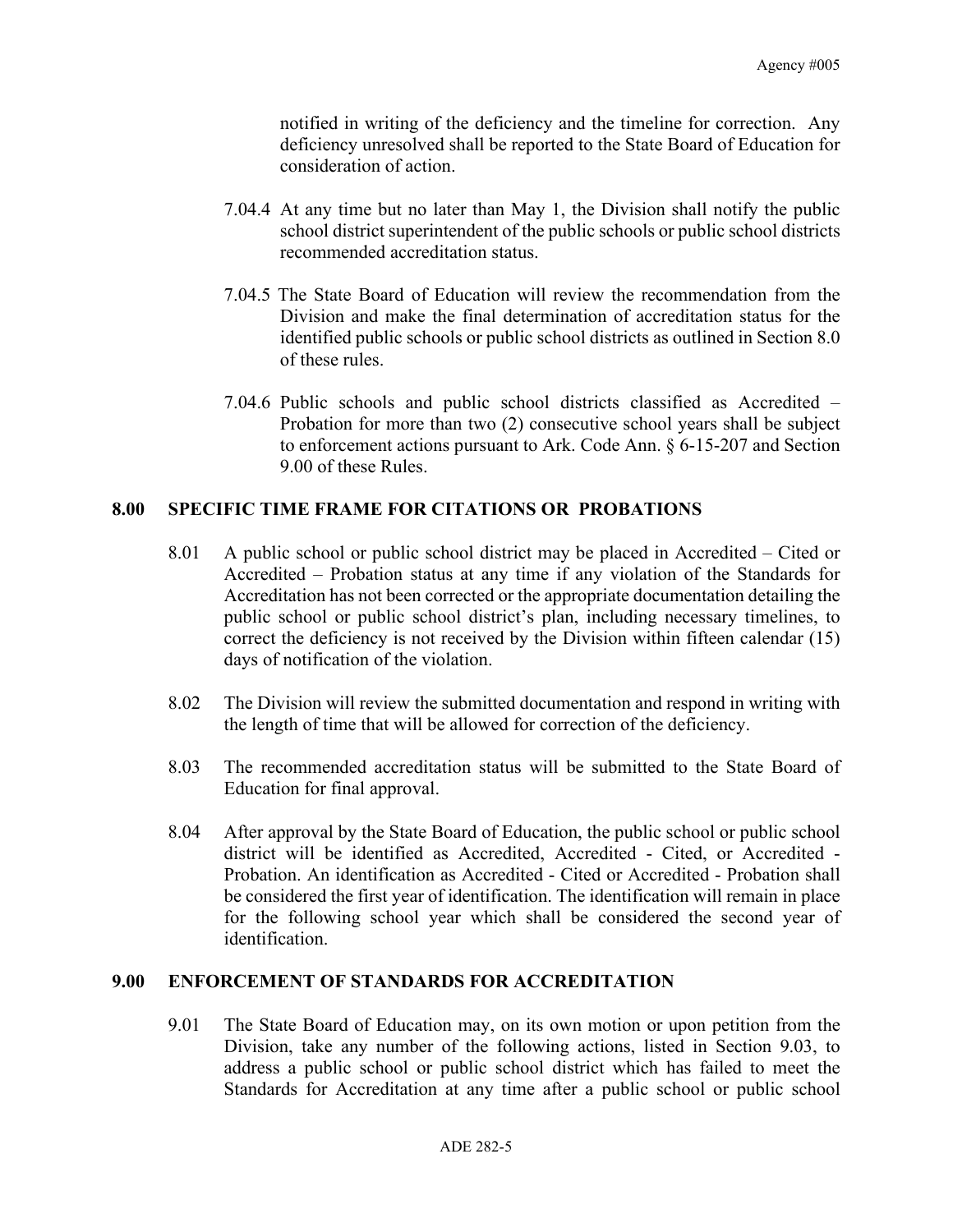district has received notice of being placed in Accredited – Probation status pursuant to Section 7.04.4 of these rules. The Division shall petition the State Board of Education for enforcement action as allowed by these rules when a public school or public school district has failed to remedy all probationary violations within the specified time period for correction.

- 9.02 The State Board of Education shall take at least one of the actions listed in Section 9.03 to address any public school or public school district that is identified as Accredited - Probation for failing to meet the Standards for Accreditation for two (2) consecutive school years including the year the Accredited – Probation status was issued, unless the State Board of Education, at its discretion, issues written findings supported by a majority of the board, that the public school or public school district could not meet the current Standards in the required time period due to impossibility caused by external forces beyond the public school or public school district's control.
- 9.03 The State Board of Education shall be allowed to take the following actions to address any public school or public school district on Accredited – Probation status for failing to meet the Standards for Accreditation:
	- 9.03.1 Require a public school district to reorganize, or to reassign the administrative, instructional, or support staff of a public school or public school district;
	- 9.03.2 Require a public school or public school district to institute and fully implement a curriculum that is aligned to the Arkansas Academic Standards, including providing appropriate professional development at the cost of the public school district;
	- 9.03.3 Remove a particular public school from the jurisdiction of a public school district and establish alternative public governance and supervision of such school or schools;
	- 9.03.4 Require a public school district to close down or dissolve a particular public school or schools within a public school district;
	- 9.03.5 Annex a public school district or districts or parts thereof with another receiving public school district or districts pursuant to the authority of Ark. Code Ann. § 6-13-1401 et seq.;
	- 9.03.6 Consolidate a public school district or districts or parts thereof with another public school district or districts or parts thereof to form a resulting district pursuant to the authority of Ark. Code Ann. § 6-13-1401 et seq.;
	- 9.03.7 Reconstitute the leadership of a public school district by removing permanently or suspending on a temporary basis the superintendent of the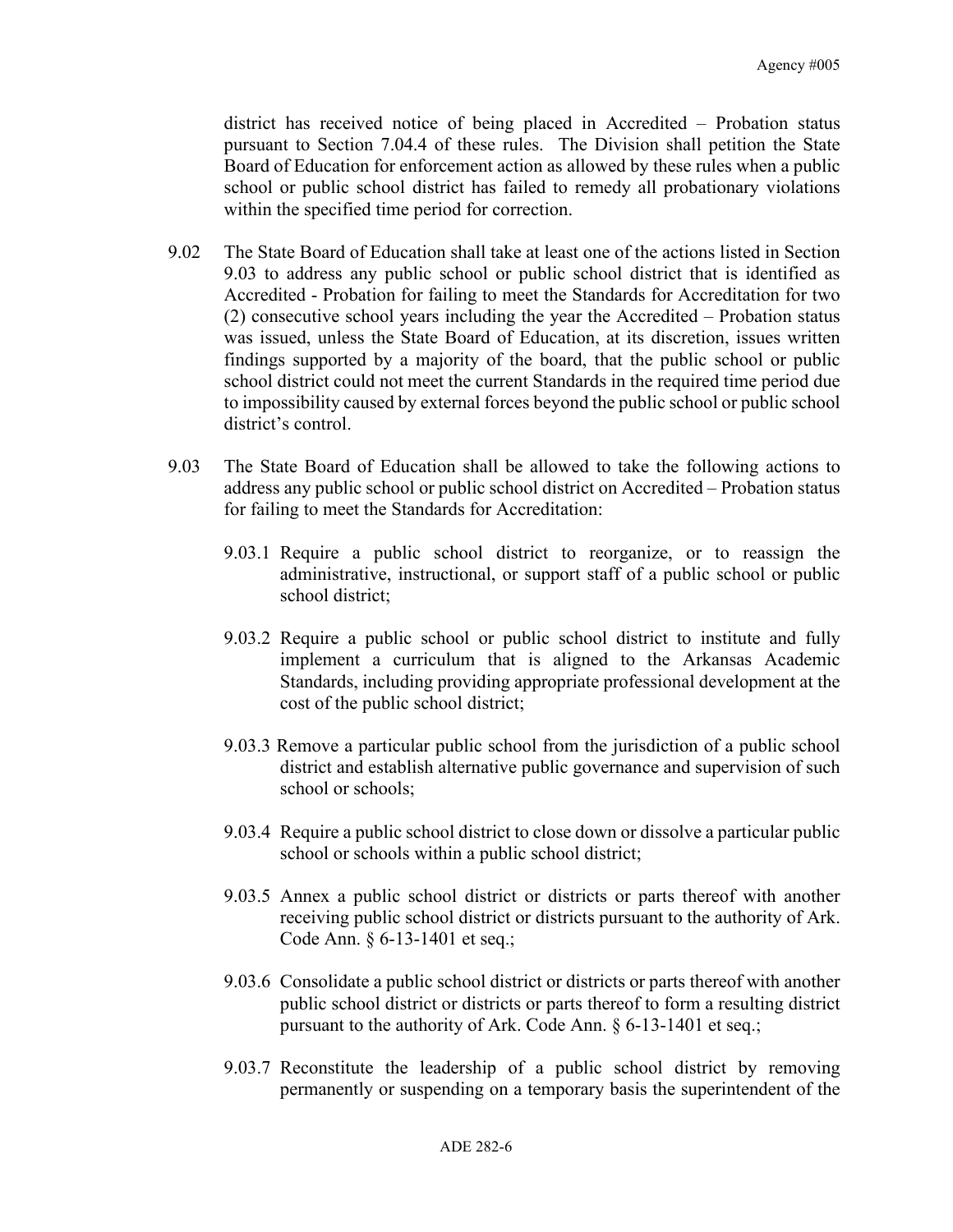public school district or any particular board members of a public school district. The State Board of Education shall have the authority to appoint an administrator or to call for the election of new school board members to administer the affairs and provide governance of the public school district, or both;

- 9.03.8 Accept a corrective action plan to address the violations of the Standards for Accreditation and designate the public school or public school district as being Accredited –Corrective Action; or
- 9.03.9 Take any other appropriate action allowed by law which is determined by the State Board of Education to assist and address a public school or public school district failing to meet the Standards for Accreditation.

# **10.00 RIGHT OF APPEAL**

In the event a public school or public school district believes the Division has improperly determined that any public school or public school district has failed to meet the Standards for Accreditation, the public school district shall have a right to file its written appeal with the office of the Commissioner of Education.

- 10.01 Any appeal shall be held at an open hearing, and the decision of the State Board of Education shall be in open session. The appeal must be filed no later than fifteen (15) calendar days.
- 10.02 The following procedures shall apply to State Board of Education hearings in which the public school district believes the Division improperly determined that the public school or public school district failed to meet the Standards for Accreditation:
	- 10.02.1 All persons wishing to testify before the State Board shall first be placed under oath by the Chairperson of the State Board.
	- 10.02.2 The Division shall have up to twenty (20) minutes to present its case to the State Board. The Chairperson of the State Board may allow additional time if necessary.
	- 10.02.3 The appealing public school district shall have up to twenty (20) minutes to present its case to the State Board. The Chairperson of the State Board may allow additional time if necessary.
	- 10.02.4 The State Board may pose questions to any party at any time during the hearing.
	- 10.02.5 The State Board shall then discuss, deliberate, and vote upon the matter.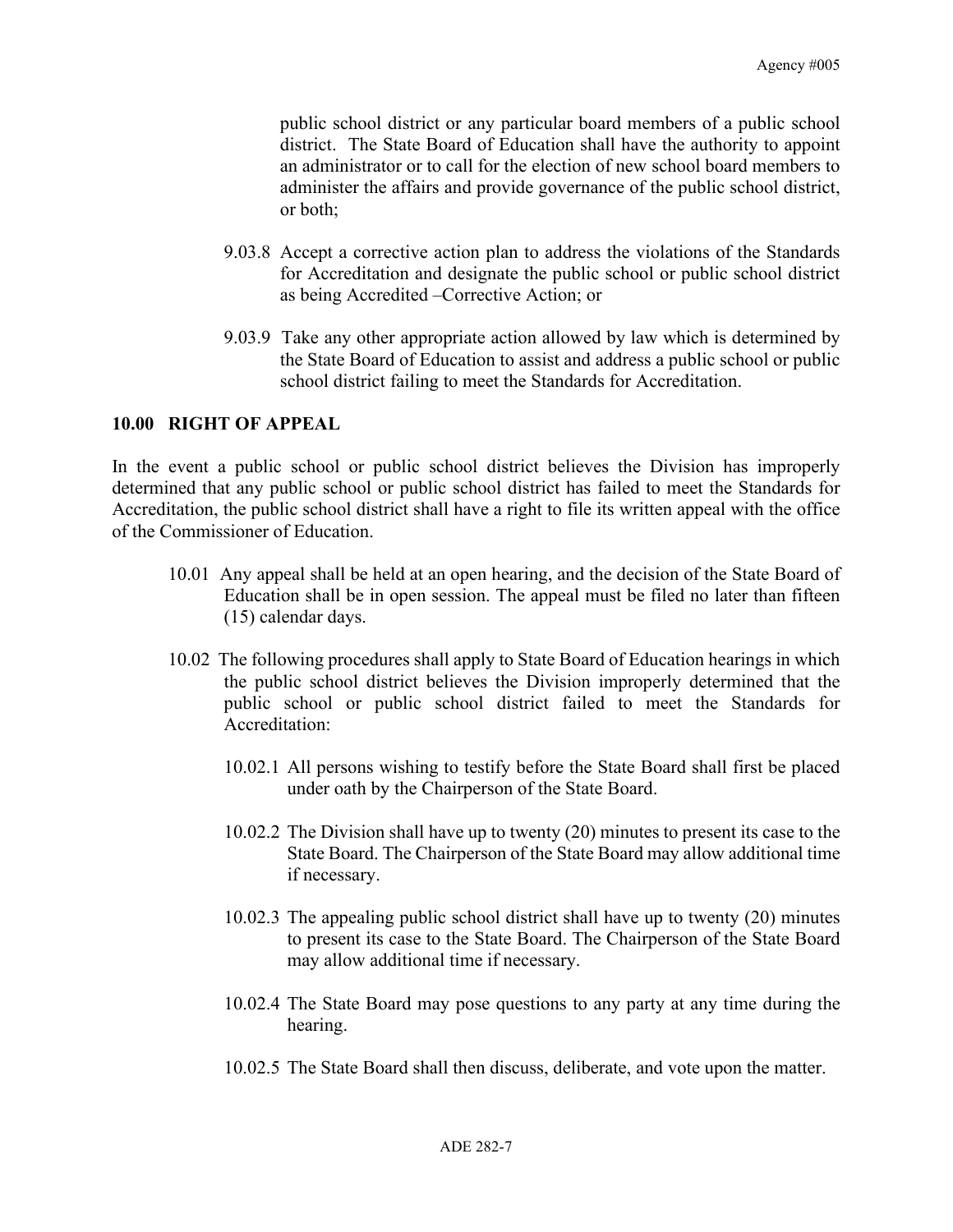- 10.02.6 If deemed necessary, the State Board may take the matter under advisement and announce its decision at a later date, provided that all discussions, deliberations, and votes upon the matter take place at a public hearing.
- 10.02.7 The State Board shall issue a written order concerning the matter.
- 10.03 The State Board of Education may approve the classification of the public school or public school district accreditation status, as determined by the Division, or it may sustain the appeal of the district.
- 10.04 Pursuant to Ark. Code Ann. § 6-15-203, an appeal from the ruling of the State Board of Education may be made by a public school district to the Pulaski County Circuit Court provided such appeal is made pursuant to the Arkansas Administrative Procedure Act, Ark. Code Ann. § 25-15-201 et seq.

## **11.00 WAIVER AUTHORITY AND PROCESS**

- 11.01 Except as provided by Ark. Code Ann. § 6-15-202(b)(2), the State Board of Education on its own motion, or on petition from the Division or from a district, may, upon a showing of just cause in a public hearing of the State Board of Education, grant a waiver of any Standard for Accreditation for no longer than one (1) school year. However, no curricula, student performance, school performance, or any standard required by law may be waived for any time period.
	- 11.01.1 Unless the timeline is waived by the Commissioner based on emergency circumstances, a petition for waiver of any Standard for Accreditation by a public school district shall be filed in the Office of the Commissioner of Education thirty (30) calendar days prior to the meeting of the State Board of Education hearing the waiver petition.
	- 11.01.2 A hearing of the State Board of Education concerning a waiver of any Standard for Accreditation shall be conducted in a public hearing of a properly announced regular or special meeting of the State Board of Education in accordance with Arkansas law, and following procedures in 10.02 of these rules, no later than May 20.
- 11.02 A waiver of any Standard for Accreditation approved by the State Board of Education shall only apply to the school year in which it was granted. The approved waiver shall not apply to the next school year.

## **12.00 NOTIFICATION TO THE PUBLIC**

When any public school or a public school district is determined by the State Board of Education to be in Accredited – Probation or Accredited – Corrective Action status for failure to meet the Standards for Accreditation, the public school district, after exhausting its rights to appeal, shall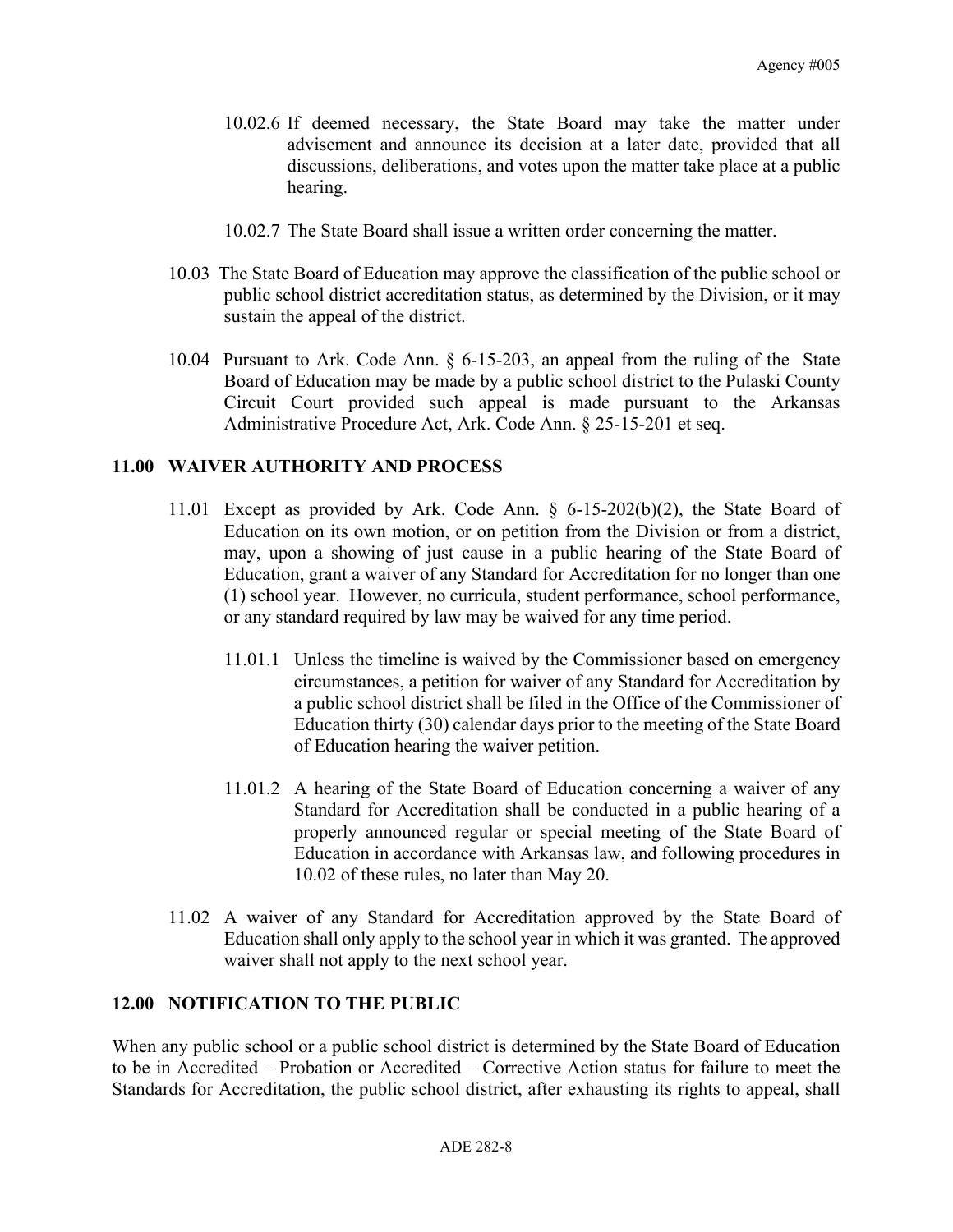publish the accreditation status determination and findings of the State Board of Education to the public and the parents or guardians of each student enrolled in the public school or public school district determined to have failed to meet the Standards for Accreditation.

- 12.01 The public notice shall be in an understandable and uniform format;
- 12.02 Immediately after the State Board of Education's determination, the public notice shall be published or disseminated:
	- 12.02.1 On the website of the public school district; and
	- 12.02.2 Published at least one (1) time a week for two (2) consecutive weeks in a local newspaper of general circulation in the affected public school district.
- 12.03 Documentation of the publication shall be posted on the district website under State – Required Information until the State Board of Education removes the status.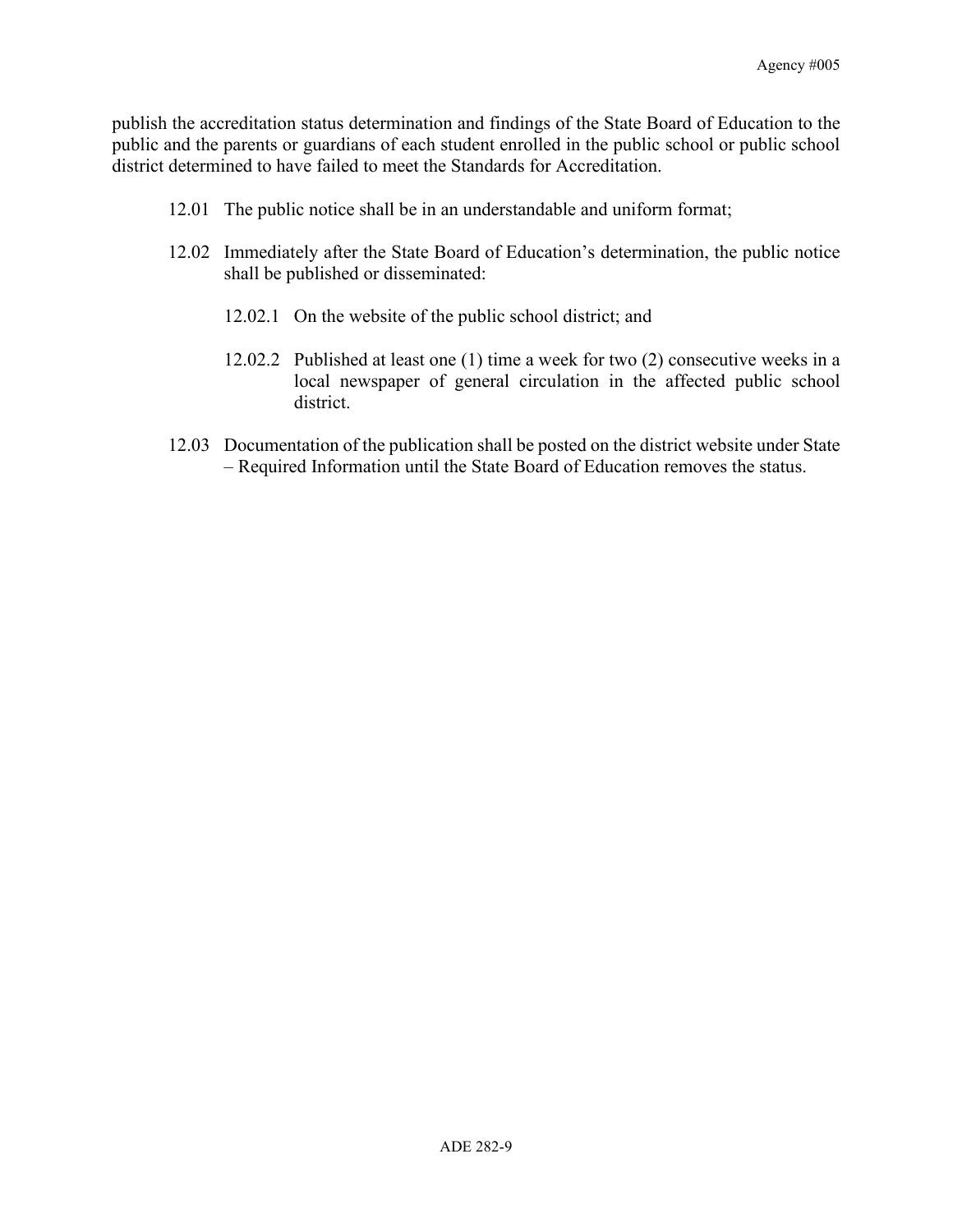# **APPENDIX A - THE STANDARDS FOR ACCREDITATION**

## **Standard 1: Academics**

The academic system of a public school district ensures all students have access to a guaranteed viable curriculum aligned to the Arkansas Academic Standards for all academic areas.

## **Standard 1-A Curriculum and Instruction**

- 1-A.1 Each public school district board of directors shall annually adopt and implement written curriculum aligned to the Arkansas Academic Standards for the operation of the school district in accordance with the laws of the State of Arkansas and the rules of the Division. Reading, writing, speaking, and personal success skills shall be incorporated into all curriculum areas. *(D/C)*
	- 1-A.1.1 For Grades K-4, all students shall receive instruction annually in each of the following content areas *(S/P)*:
		- 1-A.1.1.1 English Language Arts;
		- 1-A.1.1.2 Mathematics;
		- 1-A.1.1.3 Social Studies;
		- 1-A.1.1.4 Science;
		- 1-A.1.1.5 Fine Arts; and
		- 1-A.1.1.6 Health and Safety Education and Physical Education.
	- 1-A.1.2 For Grades 5-8, all students shall receive instruction annually in each of the following content areas *(S/P)*:
		- 1-A.1.2.1 English Language Arts;
		- 1-A.1.2.2 Mathematics;
		- 1-A.1.2.3 Science;
		- 1-A.1.2.4 Social Studies;
		- 1-A.1.2.5 Fine Arts;
		- 1-A.1.2.6 Health and Safety and Physical Education; and
		- 1-A.1.2.7 Career and Technical Education.
		- 1-A.1.2.8 A unit of Arkansas history shall be taught as a social studies subject at each elementary grade level in every elementary school in the state with greater emphasis at the fourth (4th) and fifth (5th) grade levels, and at least one (1) full semester of Arkansas history taught to all students at the 7th, 8th, 9th, 10th, 11th, or 12th grade level in every public secondary school in the state. *(S/P)*
		- 1-A.1.2.9 Upon approval by the Division, courses taught in grades 5-8 may be offered for high school graduation credit. Courses shall have the same rigor as those taught in high school, but content for a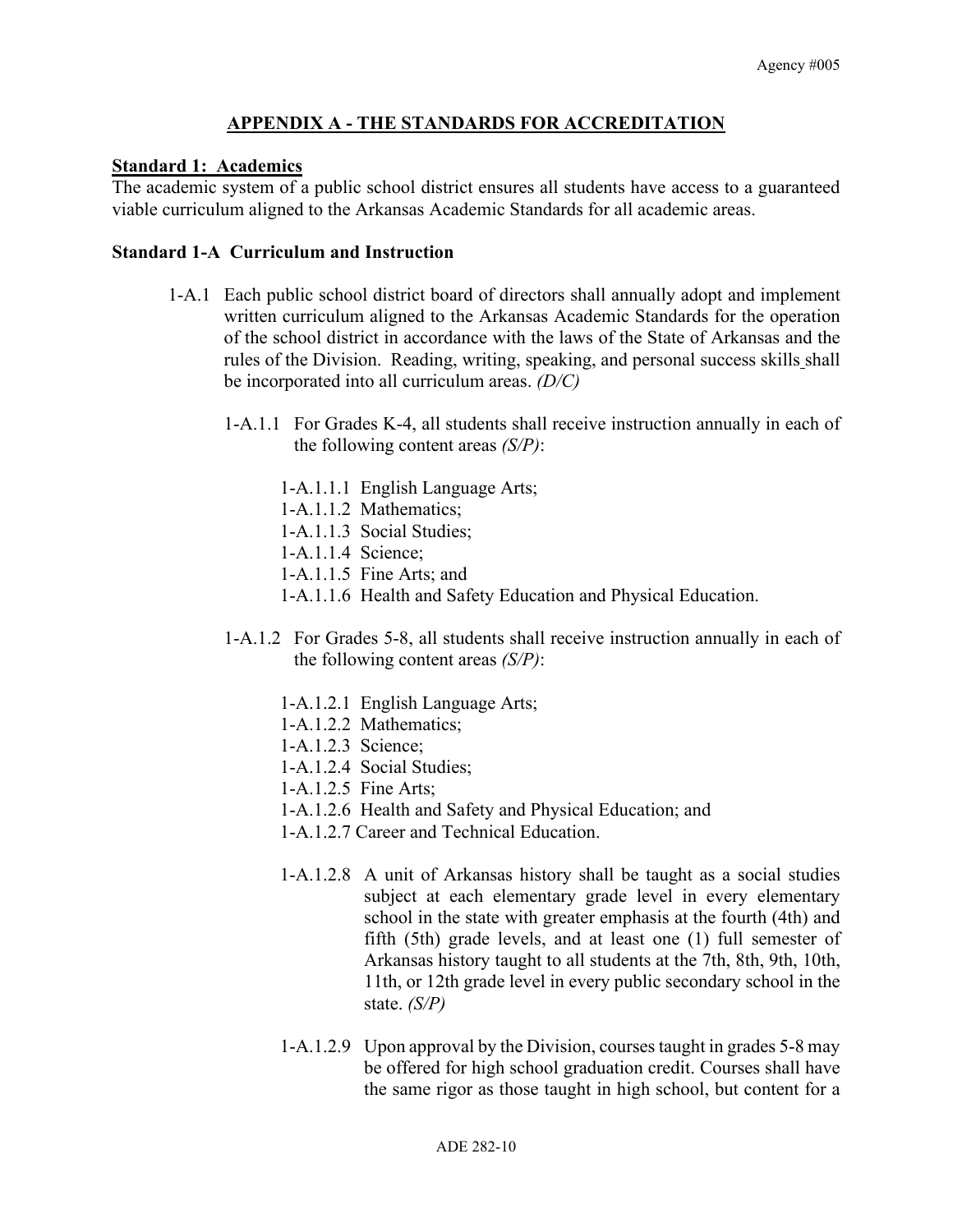single course may be taught over a two-year period. Teachers shall be licensed, or teaching under an approved waiver, in the course taught with students participating in appropriate examinations. *(S/P)*

- 1-A.1.3 For Grades 9-12, the following content areas shall be offered annually for a total of 38 units, except as otherwise allowed by law and these rules. The list of courses, approved by the State Board of Education for each content area, is posted annually on the Division website. *(S/P)*
	- 1-A.1.3.1 English Language Arts 6 units;
	- 1-A.1.3.2 Science 5 units;
	- 1-A.1.3.3 Mathematics 6 units;
	- 1-A.1.3.4 Computer Science 1 unit;
	- 1-A.1.3.5 Foreign Languages 2 units of the same language;
	- 1-A.1.3.6 Fine Arts 3 ½ units;
	- 1-A.1.3.7 Social Studies 4 units;
	- 1-A.1.3.8 Health and Safety Education and Physical Education 1 ½ units; and
	- 1-A.1.3.9 Career and Technical Education 9 units of sequenced career and technical education courses representing three (3) occupational areas.
	- 1-A.1.3.10 Courses offerings shall include advanced educational courses in accordance with the laws of the State of Arkansas and the rules of the Division. *(S/P)*
- 1-A.1.4 Following the Course Approval Process, a public school may request to combine or embed the Arkansas Academic Standards from two (2) separate courses into one (1) combined course. The public school must continue to teach the Arkansas Academic Standards for each separate course that is combined. *(S/P)*
- 1-A.2 A high school unit of credit shall be awarded for a course which meets for a minimum of 120 clock hours unless the public school district awards units of credit based on subject matter competency in compliance with the public school district's approved plan under Ark. Code Ann. § 6-15-216. *(S/P)*
- 1-A.3 Each public school district shall establish procedures and monitoring processes to ensure that the content of each course offered by the district is consistent with the Arkansas Academic Standards. *(D/C)*
- 1-A.4 Each public school district shall adopt a school calendar and provide planned instruction per day in accordance with the laws of the State of Arkansas and the rules of the Division. By August 1, the school calendar shall be posted on the district website under State – Required Information. *(D/C)*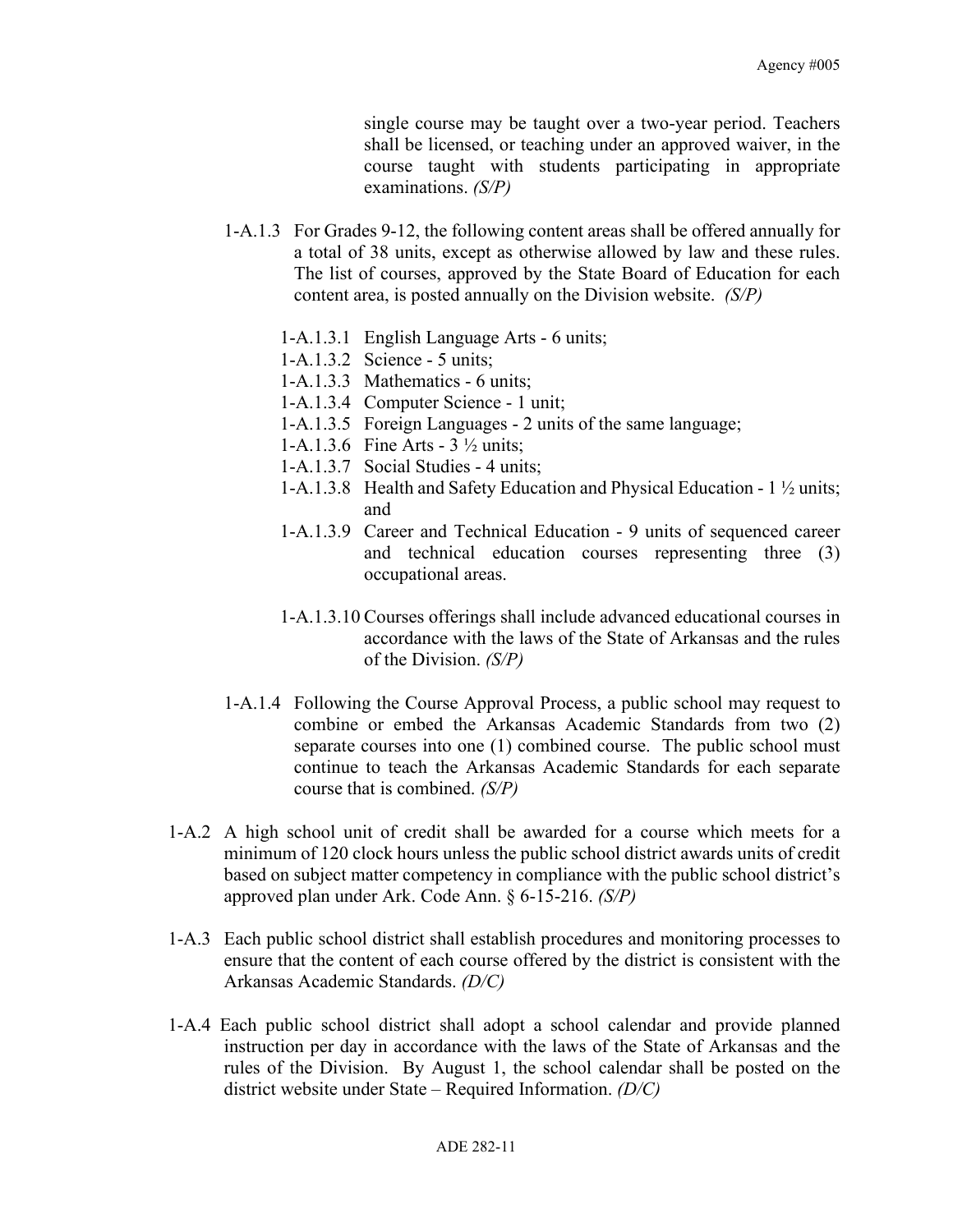- 1-A.4.1 Each public school shall provide a minimum of 178 days of studentteacher interaction time. *(S/P)*
- 1-A.4.2 Except where otherwise allowed by law*,* each public school shall provide a planned instructional day that averages no less than six (6) hours per day or thirty (30) hours per week. Any day in which fewer than six (6) hours of instructional time is provided to students shall be counted as one-half (1/2) of a school day if at least three (3) hours of instructional time is provided to students. Any day in which fewer than three (3) hours of instructional time is provided to students shall not be counted as part of a school day. *(S/P)*
- 1-A.4.3 At least forty (40) minutes of instructional time per school day shall be used for recess for students attending public elementary schools, in accordance with the Division's nutrition and physical activity standards.
- 1-A.5 Each public school district shall comply with the laws of the State of Arkansas and the rules of the Division regarding class size and teaching load. *(D/P)*
- 1-A.6 Each public school district shall adopt instructional material consistent with the public school district's curriculum and the Arkansas Academic Standards and educational goals established by the State Board of Education in accordance with the laws of the State of Arkansas and the rules of the Division. *(D/P)*
- 1-A.7 The district shall provide all necessary instructional materials to each student without cost to the student. *(D/P)*

## **Standard 1-B Academic Policies**

- 1-B.1 Each public school district shall engage parents, staff, and students in the adoption or review of the written discipline policies, including a code of student behavior, in accordance with the laws of the State of Arkansas and the rules of the Division. The public school district shall notify the parent(s) or guardian and students of the rules and procedures by which the school is governed and require a signed acknowledgement from the parent(s) or guardian that they have received the school's discipline policies. *(D/C)*
- 1-B.2 Annually by August 1, each public school district shall post its written discipline policies on the district website under State – Required Information. *(D/C)*
- 1-B.3 Each public school district shall comply with the laws of the State of Arkansas and the rules of the Division regarding nutrition and physical activity standards. *(D/C)*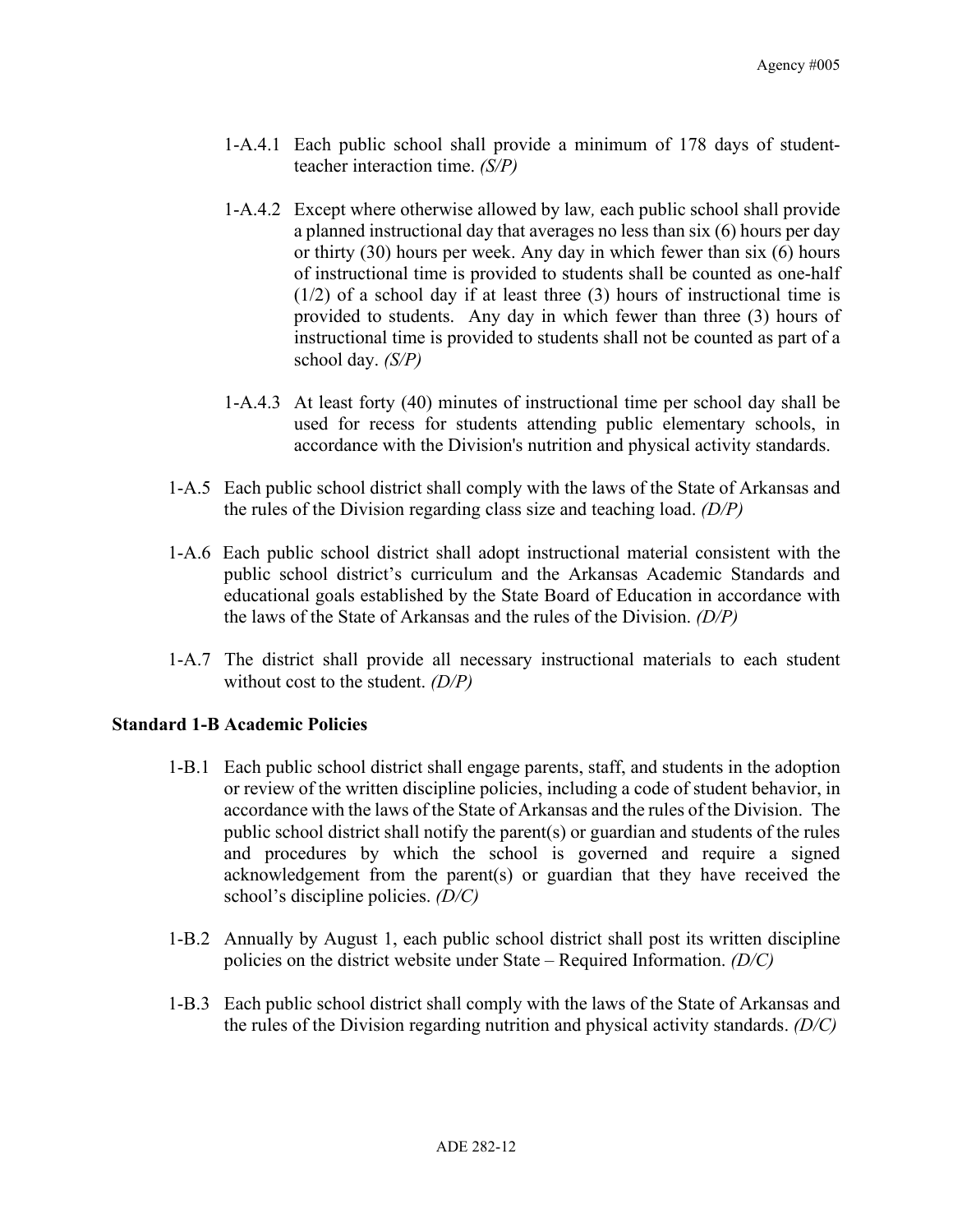- 1-B.3.1 Each public school and public school district shall develop and implement a written health and wellness plan that must be submitted annually to the Division by October 1. *(D-S/C)*
- 1-B.4 Each public school district shall comply with any requirements of the Arkansas Educational Support and Accountability Act placed on the public school or public school district. *(D/P)*

# **Standard 1-C Student Performance**

- 1-C.1 Each public school district must comply with the laws of the State of Arkansas and the rules of the Division regarding the statewide student assessment system. *(D/P)*
	- 1-C.1.1 Each public school shall assess at least 95% of its students on the annual statewide student assessment. *(S/C)*
	- 1-C.1.2 Selected public schools shall participate in any and all components of the National Assessment of Educational Progress (NAEP). *(S/C)*
- 1-C.2 Each public school district shall adopt graduation requirements in accordance with the laws of the State of Arkansas and the rules of the Division and include the graduation requirements in the student handbook. *(D/P)*
	- 1-C.2.1 Each public school district shall maintain accurate student records including graduation requirements. *(D/P)*
	- 1-C.2.2 For graduation, students must have acquired a minimum of twenty-two (22) units of credit as determined by the State Board of Education. *(S/P)*
	- 1-C.2.3 All students must pass the Arkansas civics exam with a score of at least 60% in order to graduate. This requirement shall not apply to those students exempt by law. *(S/P)*
	- 1-C.2.4 Beginning with the freshman class of 2017-2018, students in grades nine through twelve (9-12) must earn credit in a course that meets personal and family finance standards to graduate. *(S/P)*
	- 1-C.2.5 Students in grades nine through twelve (9-12) must complete at least one digital course for credit to graduate. *(S/P)*
	- 1-C.2.6 Students in grades nine through twelve (9-12) shall be trained in quality psychomotor skill bases in cardiopulmonary resuscitation (CPR) to graduate. *(S/P)*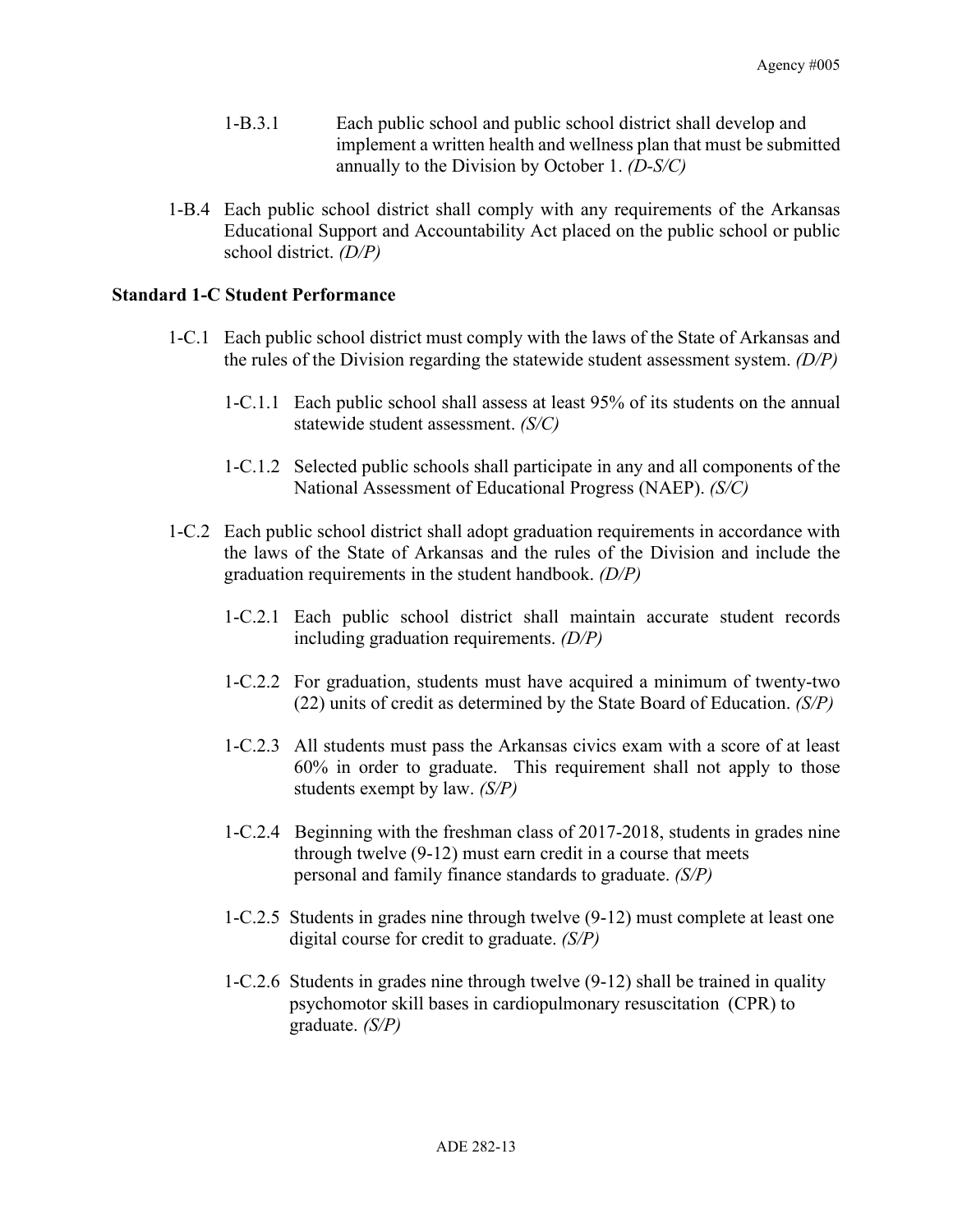## **Standard 2: Student Support Services**

The student support system of a public school district ensures that all students have equitable access to opportunities and supports to meet college, career and community readiness.

#### **Standard 2-A Equitable Opportunities**

- 2-A.1 All policies and actions of a school district's board of directors shall be nondiscriminatory and shall be in accordance with state and federal laws and the rules of the Division. *(D/P)*
	- 2-A.1.1 Each public school district shall file an accurate and timely Equity Compliance Report by October 15 as part of the cycle 2 submission. *(D/P)*
- 2-A.2 The board of directors, administrators, and employees of a public school district shall not knowingly authorize the participation of students in events or activities held at a location where some students would be excluded or not given equal treatment because of the student's race, national origin, disability, sex, or ethnic background. *(D/P)*

### **Standard 2-B Attendance and Enrollment**

- 2-B.1 Each public school district board of directors shall adopt a student attendance policy and include the attendance policy in the student handbook. *(D/C)*
- 2-B.2 Each public school shall maintain accurate student attendance records in a format prescribed by the Division. *(D/P)*
- 2-B.3 Each public school shall not admit any student who has not been age-appropriately immunized as required by state and federal laws and rules unless the student has an exemption. By December 1, the school must post the required exemption report pursuant to Ark. Code Ann. § 6-18-702 on the district website under State – Required Information. *(S/C)*

#### **Standard 2-C Comprehensive School Counseling Plan**

- 2-C.1 Each public school district shall develop and implement a written plan for providing comprehensive school counseling services to all students in the public school system in accordance with the laws of the State of Arkansas and the rules of the Division. By August 1, the written plan shall be posted on the district website under State – Required Information. *(D/C)*
- 2-C.2 Each public school district shall provide a developmentally appropriate guidance program to aid students in educational, personal/social, and career development. *(D/C)*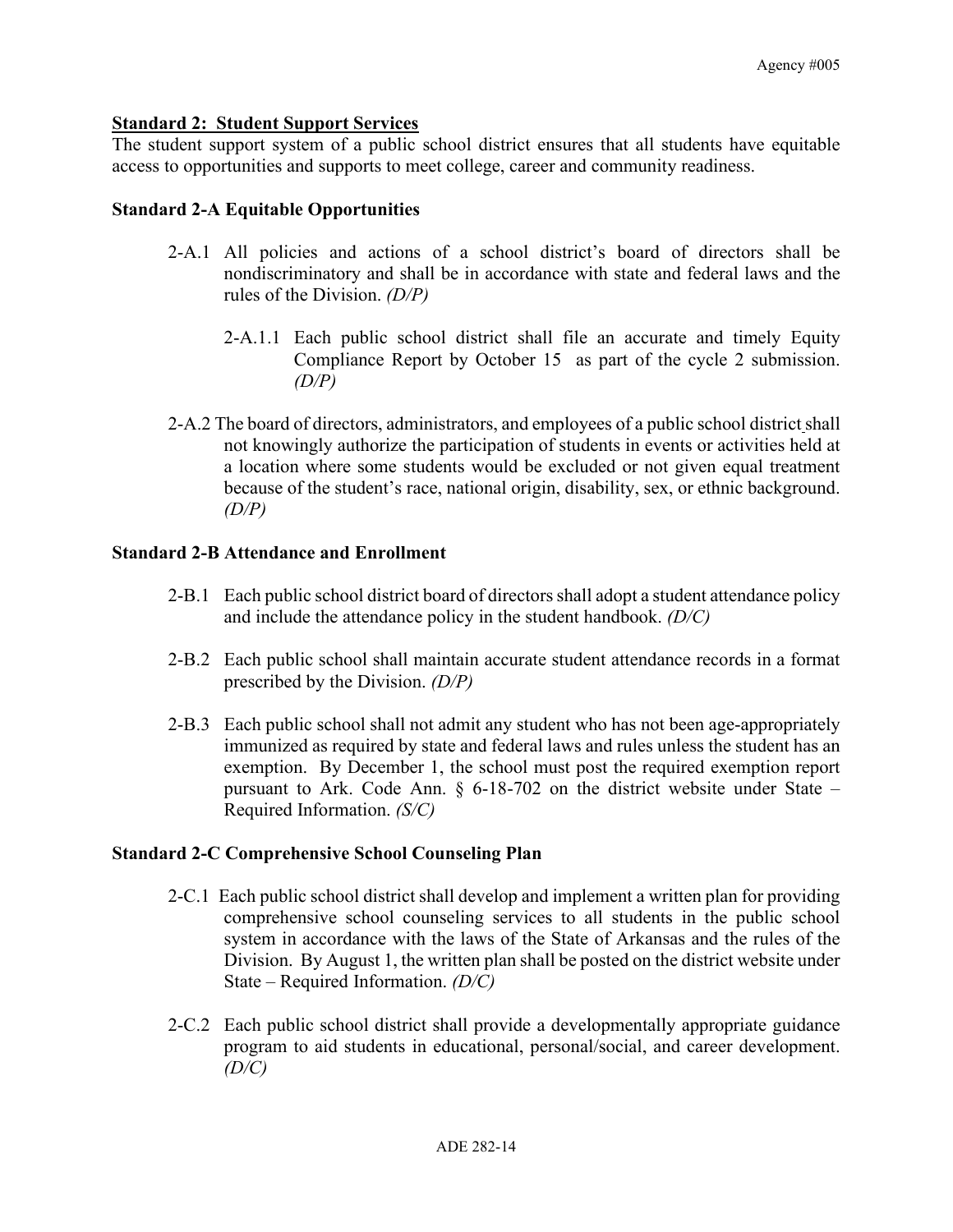# **Standard 2-D Media Center for Student Support**

2-D.1 Each public school district shall annually budget and expend sufficient resources to purchase and maintain an appropriate balance of print, non-print, and electronic media that is adequate in quality and quantity to meet the academic standards for all students. *(D/C)*

# **Standard 2-E Health and Safety Services**

- 2-E.1 Each public school district shall provide a health services program under the direction of a licensed registered nurse in accordance with the laws of the State of Arkansas and the rules of the Division. *(D/C)*
- 2-E.2 Each public school and public school district shall maintain appropriate materials and expertise to reasonably ensure the safety of students, employees, and visitors. *(D/C)*

# **Standard 2-F Special Education Services**

- 2-F.1 All public school district personnel, teachers, and administrators must comply with the Individuals with Disabilities Education Act (IDEA), 20 U.S.C. § 1400 et seq., its implementing regulations at 34 C.F.R. Part 300, Ark. Code Ann. § 6-41-101 et seq., the laws of the State of Arkansas, and the rules of the Division. *(D/P)*
- 2-F.2 Each public school district shall offer a full continuum of special education services as required by the Individuals with Disabilities Education Act (IDEA), 20 U.S.C. § 1400 et seq., its implementing regulations at 34 C.F.R. Part 300, Ark. Code Ann. § 6-41-101 et seq., the laws of the State of Arkansas, and the rules of the Division. *(D/P)*

## **Standard 2-G Gifted and Talented Services**

2-G.1 Each public school district shall provide gifted and talented services in accordance with the laws of the State of Arkansas and the rules of the Division. *(D/C)*

## **Standard 2-H Dyslexia Services**

- 2-H.1 Each public school district shall provide screening and intervention for dyslexia in accordance with the laws of the State of Arkansas and the rules of the Division. *(D/P)*
- 2-H.2 Each public school district shall comply with the annual dyslexia reporting as required by Ark. Code Ann. § 6-41-606. *(D/P)*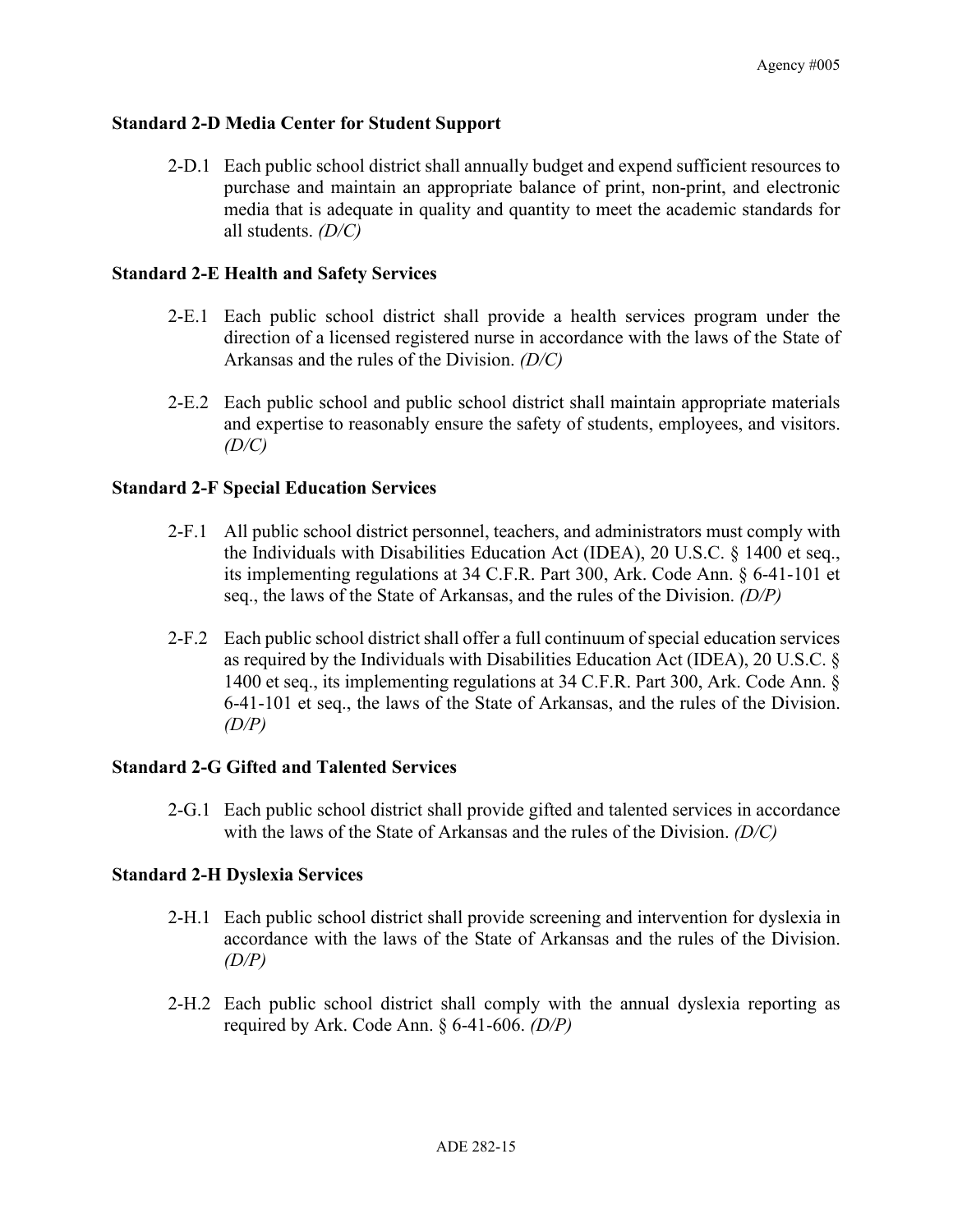### **Standard 2-I Alternative Education Services**

2-I.1 Each public school district shall provide appropriate alternative programs for students who are identified as requiring such programs to continue their education. *(D/C)*

### **Standard 2-J English Learner Services**

- 2-J.1 Each public school district shall conduct a home language usage survey for each student upon the student's initial enrollment to identify students that need to be screened for English for Speakers of other Language Services. *(D/C)*
- 2-J.2 Each public school district shall offer a Language Instruction Educational Program for identified English Learners in accordance with the laws of the State of Arkansas and the rules of the Division. *(D/C)*

### **Standard 3: District Operations and Fiscal Governance**

The district operations and fiscal governance system of a public school district ensures alignment between resource allocation and meeting the needs of each student's academic success and wellbeing.

#### **Standard 3-A Operating Policies, Procedures, and Training**

- 3-A.1 Each public school district board of directors shall adopt and update written policies for the fiscal operation of the school district in accordance with the laws of the State of Arkansas and the rules of the Division. By August 1, the written policies shall be posted on the district website under State – Required Information. *(D/C)*
- 3-A.2 Each public school district shall adopt written personnel policies, including the salary schedules for the licensed and classified staff. By August 1, the written policies shall be posted on the district website under State – Required Information. *(D/C)*
- 3-A.3 Each public school district shall submit accurate and timely reports deemed necessary to assure compliance with federal and state law and the rules of the Division, as requested. *(D/C)*
- 3-A.4 Each public school district shall ensure compliance with the Arkansas Public School Computer Network ("APSCN") reporting and annual training requirements required by the laws of the State of Arkansas and the rules of the Division. *(D/C)*
- 3-A.5 Each public school district shall employ a general business manager responsible for the fiscal operations of the school district. *(D/C)*
- 3-A.6 Each member of a public school district board of directors shall receive annual training in accordance with the laws of the State of Arkansas and the rules of the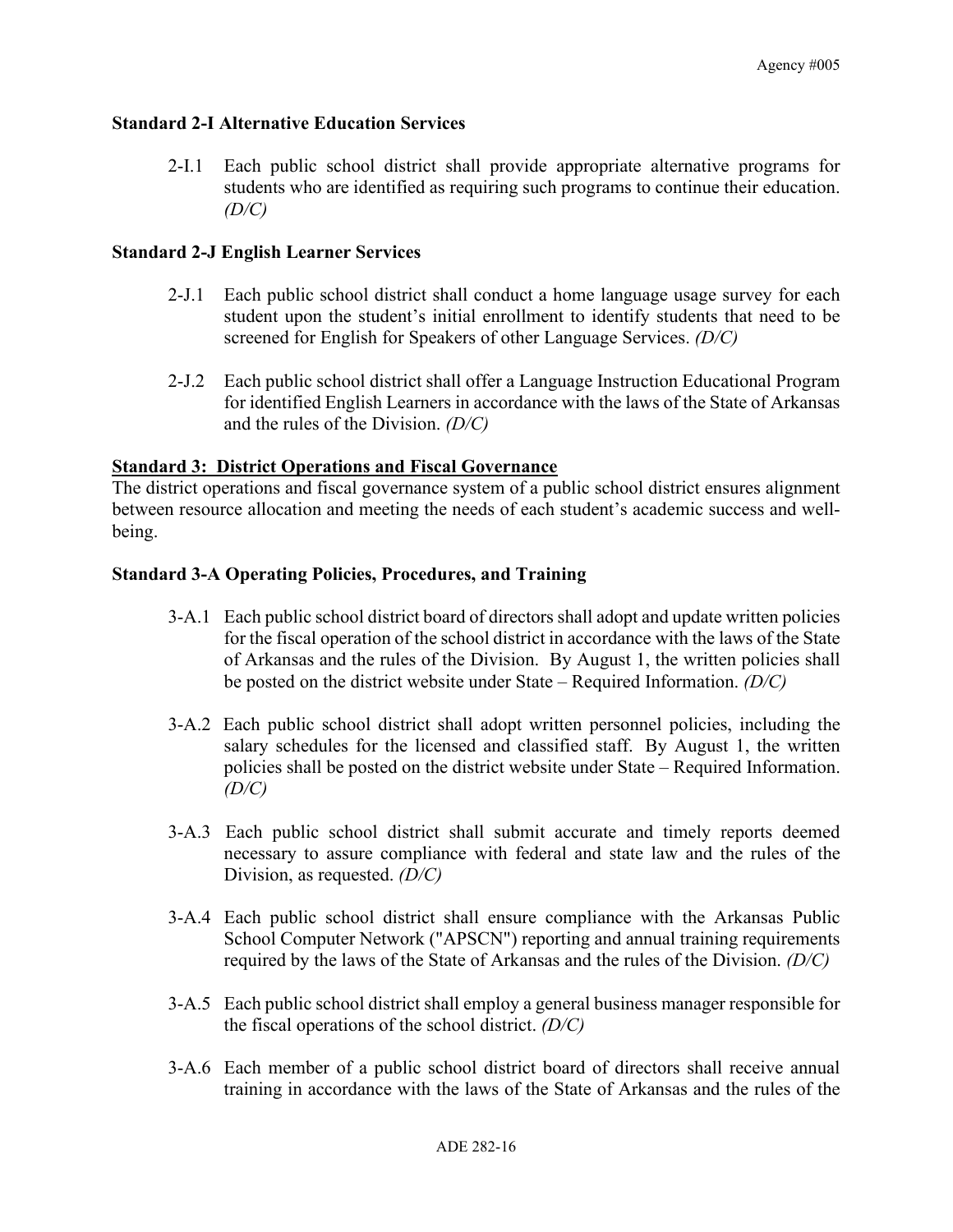Division. A statement of the hours of training and instruction received by each board member for the preceding year shall be included in the annual school performance report required by the laws of the State of Arkansas. *(D/C)*

- 3-A.7 Each public school district superintendent shall file a written statement of assurance annually by October 1 in accordance with the laws of the State of Arkansas and the rules of the Division. *(D/C)*
- 3-A.8 Except where otherwise allowed by law, each public school district shall comply with the Standards for Accreditation without using enhanced student achievement funding. *(D/C)*
- 3-A.9 By August 1, each public school district shall post all student handbooks on the district website under State – Required Information. *(D/C)*
- 3-A.10 Each public school district which has not obtained full and complete unitary status and has not been released from court supervised desegregation obligations shall seek to obtain a declaration of full and complete unitary status and release from all court supervision from the federal courts. *(D/P)*
	- 3-A.10.1 Beginning September 15 of each year, any public school district identified in Section 3-A.10 shall submit written quarterly reports to the Division detailing the district's outstanding desegregation obligations and the district's efforts towards obtaining full unitary status and release from court supervision. The detailed plan shall include the district's progress towards meeting its obligations and timelines for reaching a determination of full unitary status and release from court supervision.
	- 3-A.10.2 If the Division is unable to verify the public school district's efforts to comply with the submitted detailed plan required by these Rules, the Division shall recommend to the State Board of Education whether the public school district should be placed on Accredited – Probation status in accordance with these Rules.

## **Standard 3-B School-level Improvement Plans and Reporting**

- 3-B.1 Each public school in Arkansas shall develop, with appropriate staff and community participation, a school-level improvement plan. School goals shall be compatible with district, state and national educational goals and shall address local needs in accordance with the laws of the State of Arkansas and the rules of the Division. The school-level improvement plans must be approved by the district and school board and posted to the district website under State – Required Information by August 1. *(D/C)*
- 3-B.2 Each public school district board of directors shall systematically and, at least annually, explain its policies, programs, and goals to the community in a public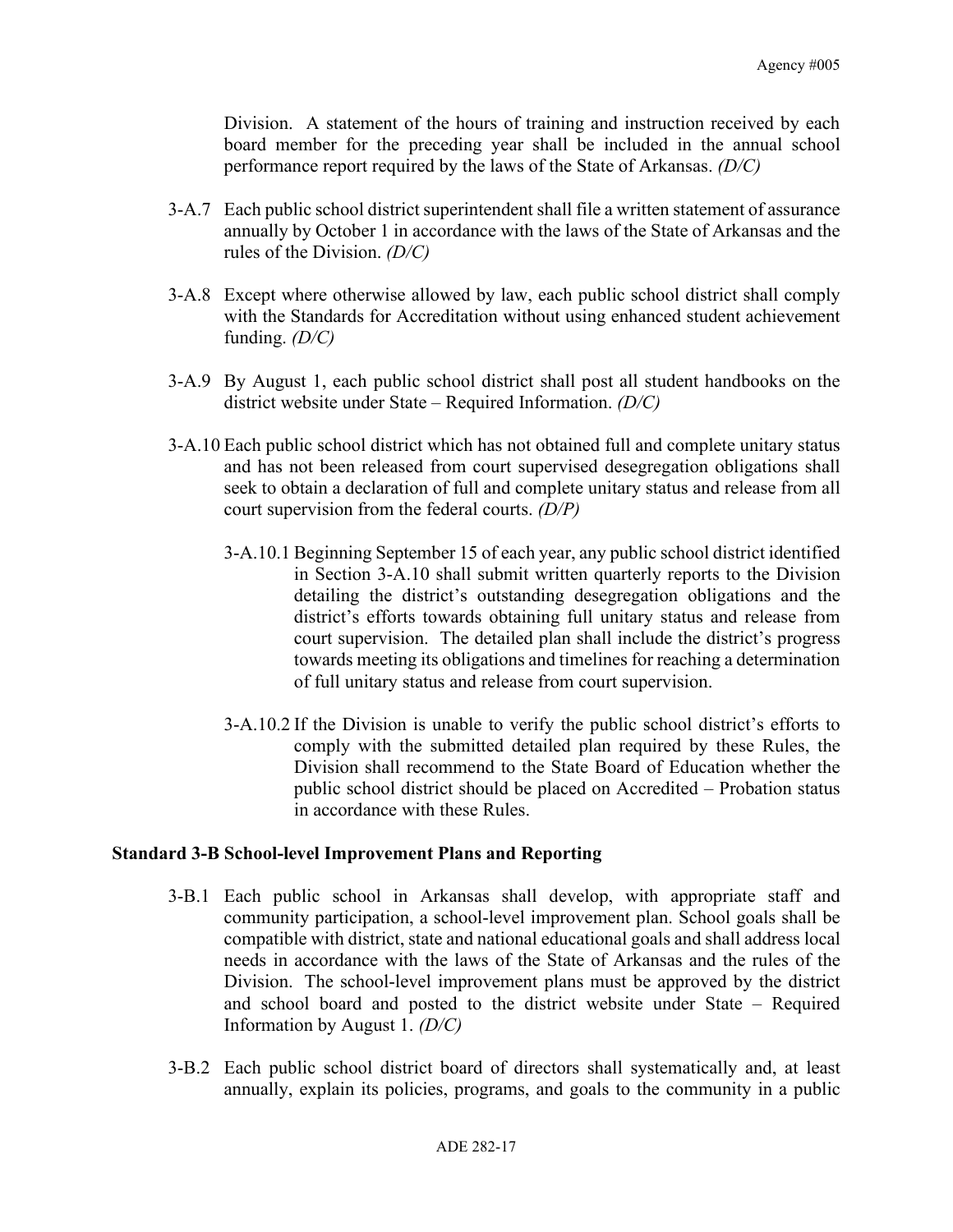meeting that provides opportunities for parents and other members of the community to ask questions and make suggestions concerning the school program in accordance with the laws of the State of Arkansas and the rules of the Division. The report shall detail the progress of the district and schools toward accomplishing program goals, accreditation standards, and proposals to correct deficiencies. The report shall be made available to the public and the public shall be notified of the meeting. *(D/C)*

3-B.2.1 The annual report to the public shall be posted on the district website under State – Required Information no later than 10 days after the public meeting is held. *(D/C)*

### **Standard 3-C Maintenance of Records and Reports**

- 3-C.1 Each public school and public school district shall develop and implement a records retention policy that retains all reports and records necessary for effective planning, operation, and education in accordance with the laws of the State of Arkansas and the rules of the Division. *(D/C)*
- 3-C.2 Each public school and public school district shall maintain permanent student records in accordance with the laws of the State of Arkansas and the rules of the Division. *(D/C)*

#### **Standard 3-D Food Service**

3-D.1 Each public school district shall provide food services in accordance with federal and state laws and the rules of the Division. *(D/C)*

#### **Standard 4: Human Capital**

The human capital system of a public school district ensures recruitment, retention, and development of effective educators and support personnel to meet the needs of the whole child.

#### **Standard 4-A Background Checks**

4-A.1 Each public school district shall not employ personnel, whether licensed or nonlicensed, who have not successfully completed background checks in accordance with the laws of the State of Arkansas and the rules of the Division. *(D/C)*

#### **Standard 4-B Superintendent**

- 4-B.1 Each public school district shall employ a full-time superintendent to oversee all operations of the public school district. *(D/P)*
- 4-B.2 Each public school district superintendent shall meet the licensure requirements in accordance with the laws of the State of Arkansas and the rules of the Division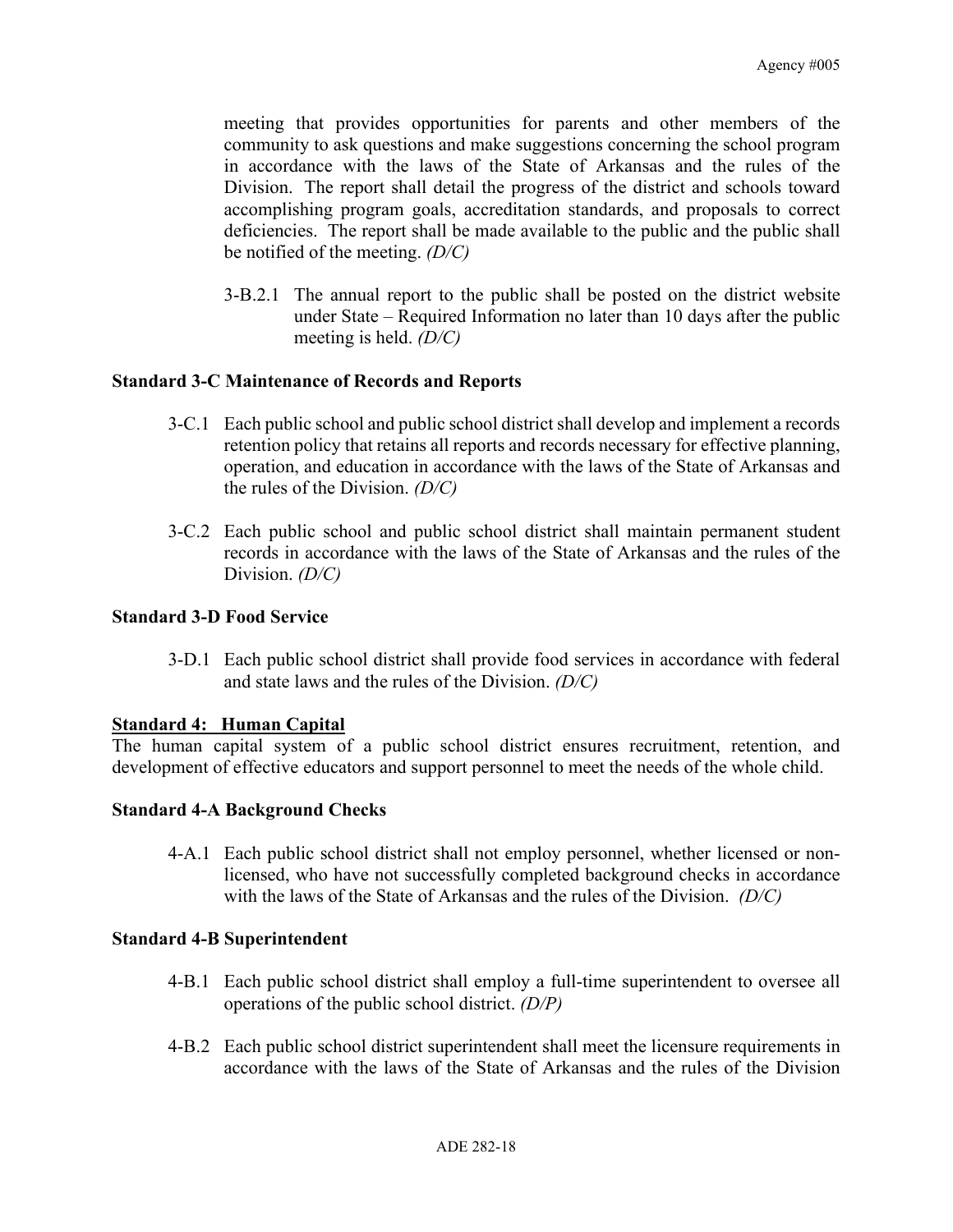unless the public school district has a licensure exception in accordance with the laws of the State of Arkansas and the rules of the Division. *(D/C)*

### **Standard 4-C Principals and other Building and District Administrators**

- 4-C.1 Each public school shall employ at least a half-time principal. A full-time principal shall be employed when a public school's enrollment reaches three hundred (300). A public school district superintendent may be permitted to serve as a half-time principal when district enrollment is less than 300 providing the superintendent is appropriately certified and is not already teaching classes. Schools with an enrollment exceeding five hundred (500) shall employ at least one full-time principal and a half-time assistant principal, instructional supervisor, or curriculum specialist. *(D/P)*
- 4.C-2 Each public school district shall employ public school principals that meet the licensure requirements in accordance with the laws of the State of Arkansas and the rules of the Division unless the public school district has a licensure exception in accordance with the laws of the State of Arkansas and the rules of the Division. *(D/C)*
- 4-C.3 Each public school district shall register with the Division any building or district level administrator, with the exception of the superintendent, that is in his or her first year of employment as an administrator and ensure these administrators receive mentoring support for their first three years. *(D/C)*
- 4-C.4 At least once every four years, the district shall report in the state approved platform a summative rating for each building and district level administrator, with the exception of the superintendent. *(D/C)*

## **Standard 4-D Teachers**

- 4-D.1 Each public school district shall employ classroom teachers that meet the licensure requirements in accordance with the laws of the State of Arkansas and the rules of the Division or are teaching under a licensure exception in accordance with the laws of the State of Arkansas and the rules of the Division. *(D/C)*
- 4-D.2 Each public school district shall not employ an individual, including as a substitute teacher whether directly employed by the school or through a teaching services contract, whose license has been suspended or revoked by the State Board of Education for a disqualifying offense or those, licensed or unlicensed individuals, who have been sanctioned for an ethical violation in accordance with the laws of the State of Arkansas and the rules of the Division. *(D/C)*
- 4-D.3 Each public school district must comply with the Right to Read Act, codified in Ark. Code Ann. § 6-17-429, regarding the hiring of teachers who demonstrate proficiency in knowledge and practices of scientific reading instruction. *(D/P)*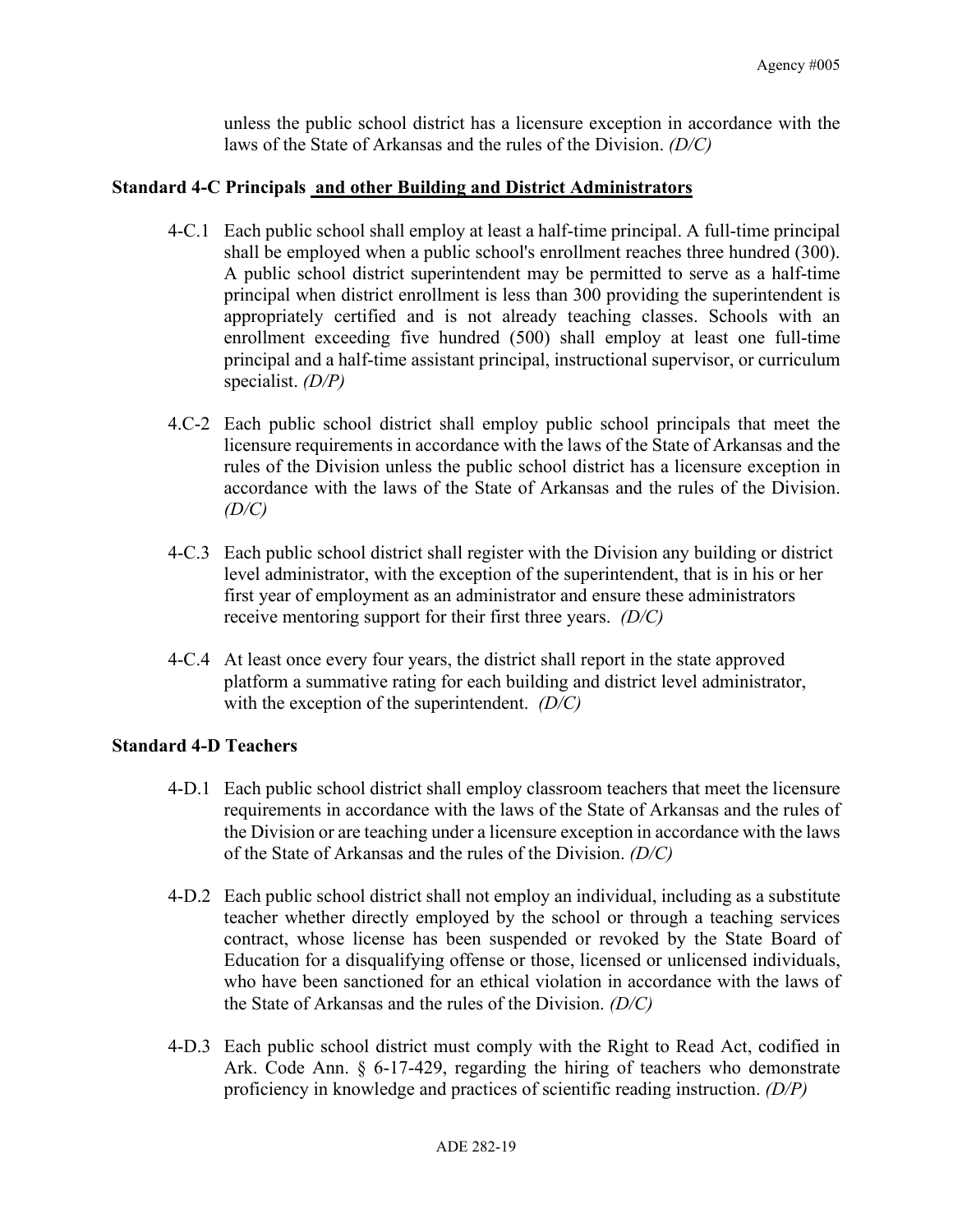- 4-D.4 Each public school district shall register with the Division any teacher that is in his or her first year of employment as a teacher and ensure these teachers receive mentoring support for their first three years. *(D/C)*
- 4-D.5 At least once every four years, the district shall report in the state approved platform a summative rating for each teacher. *(D/C)*

#### **Standard 4-E School Counselors**

- 4-E.1 Each public school district shall employ school counselors that meet the licensure requirements in accordance with the laws of the State of Arkansas and the rules of the Division or are working under a licensure exception in accordance with the laws of the State of Arkansas and the rules of the Division. *(D/C)*
- 4-E.2 Each public school district shall have a student/school counselor ratio of no more than one to 450 students. *(D/P)*
- 4-E.3 Each public school district shall allot sufficient time for each school counselor to carry out the duties stated in the comprehensive school counseling plan, pursuant to Ark. Code Ann. § 6-18-2004. *(D/P)*

### **Standard 4-F Library Media Specialists**

- 4-F.1 Each public school district shall employ library media specialists that meet the licensure requirements in accordance with the laws of the State of Arkansas and the rules of the Division or are working under a licensure exception in accordance with the laws of the State of Arkansas and the rules of the Division. *(D/C)*
- 4-F.2 Public schools with fewer than three hundred (300) students shall employ at least one half-time library media specialist. Public schools with three hundred (300) or more students shall employ at least one full-time library media specialist. Schools enrolling fifteen hundred (1,500) or more students shall employ at least two fulltime library media specialists. (*S/P)*

#### **Standard 4-G Professional Development**

- 4-G.1 Teachers and administrators must comply with the laws of the State of Arkansas and the rules of the Division regarding professional development. (*D/C)*
- 4-G.2 Each public school district shall provide professional development in scientific reading instruction in compliance with the Right to Read Act, codified in Ark. Code Ann. § 6-17-429. (*D/P)*